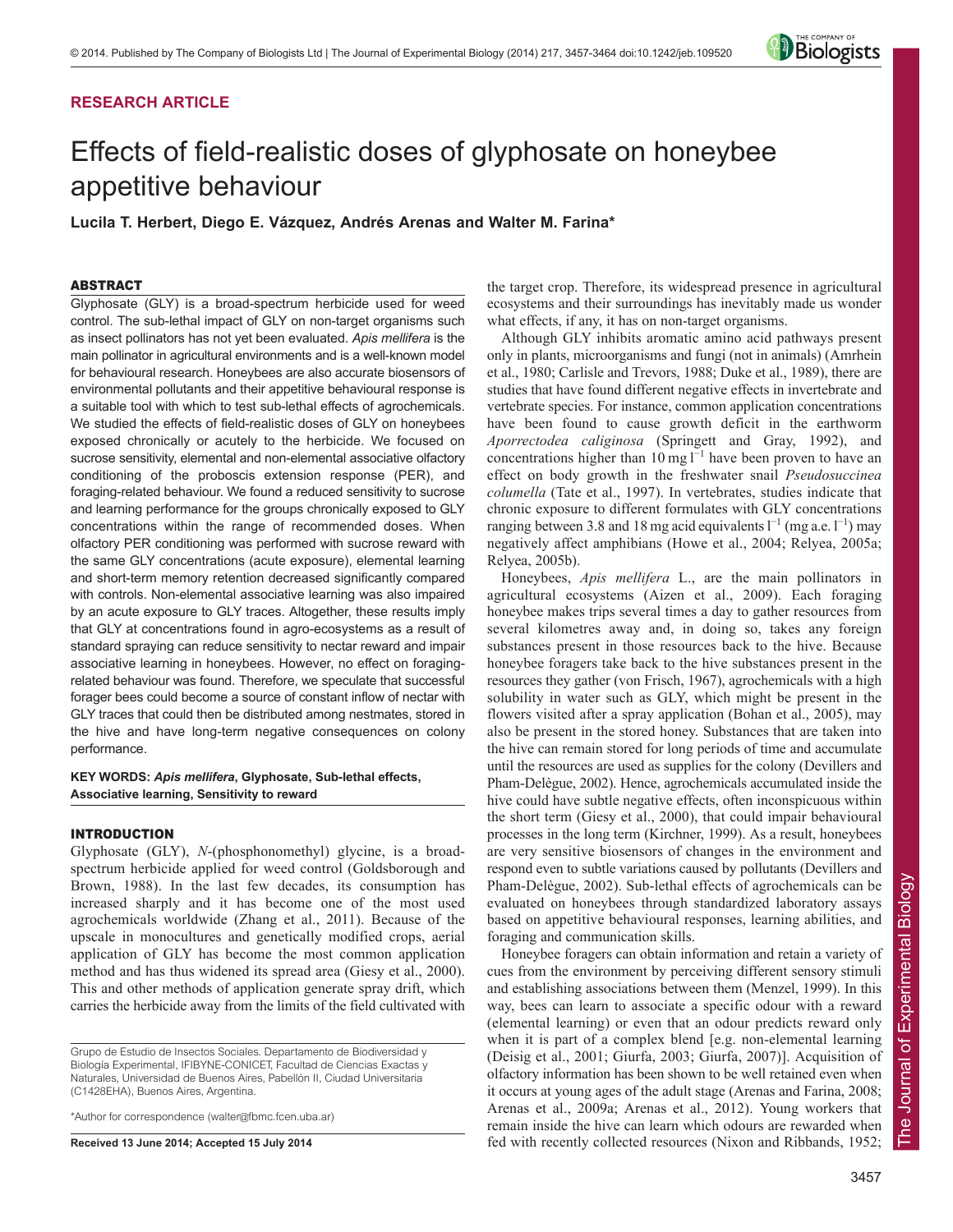Grüter et al., 2006) or with food stored in the hive (Winston, 1987). Moreover, experiences acquired inside the colony can increase the efficiency of a colony's foraging-related tasks (Arenas et al., 2009b; Balbuena et al., 2012a). These learning abilities can be evaluated under laboratory experimental conditions through the proboscis extension response (PER). Bees extend their proboscis after their antennae have been stimulated with sucrose solution and this response can be conditioned if a neutral stimulus (e.g. an odour or another sensory stimulus) is paired with the reward (Kuwabara, 1957; Takeda, 1961; Bitterman et al., 1983; Matsumoto et al., 2012).

The PER can also be used to measure reward sensitivity. Reward sensitivity is intimately bound to associative learning (Scheiner et al., 1999; Page and Erber, 2002) and is therefore inseparable from foraging behaviours (Page et al., 1998). Changes in food source profitability found by foragers affect their threshold for appetitive responses to the extent that they modify a series of stereotyped movements used to convey information, known as the waggle dance (von Frisch, 1967). The dancers' manoeuvres encode information about the location and profitability of the discovered food source that is transmitted to the rest of the colony during the dance (von Frisch and Lindauer, 1955; Riley et al., 2005; Thom et al., 2007; Grüter and Farina, 2009a; Grüter and Farina, 2009b). This complex behavioural repertoire and the specialized skill set of workers are highly relevant and fine-tuned for colony survival and susceptible to sub-lethal effects of noxious substances.

GLY toxicity tests on *A. mellifera* for product approval did not consider sub-lethal nor prolonged exposure effects. Studies were only focused on obtaining  $LD_{50}$  (lethal dose, 50%) as a measure of the effect of an acute exposure, but nevertheless, they were carried out on the basis that honeybees might in fact be exposed to GLY in their natural environment, either through the consumption of contaminated resources or through a direct exposure as a result of inadvertent spraying (Giesy et al., 2000). Even though  $LD_{50}$  results seem to indicate that GLY is not harmful for honeybees, the fact that honeybees are potentially exposed to GLY motivated us to pursue further analysis and to address the lack of chronic studies.

We were specifically interested in the possible sub-lethal effects of GLY on *A. mellifera*. To evaluate these effects, we used GLY concentrations within a range of 0 to 3.7 mg a.e.  $l^{-1}$ , which do not exceed those recommended for aquatic and terrestrial weed control or those measured in natural environments, which are found within a 1.4 to 7.6 mg a.e.  $l^{-1}$  range (Goldsborough and Brown, 1988; Feng et al., 1990; Giesy et al., 2000). We focused on reward sensitivity (sensitivity to sucrose) and learning abilities of honeybees, processes that involve appetitive behaviours. First, we evaluated the effect of prolonged exposures to GLY at pre-foraging ages (laboratory-reared bees) on sensitivity to sucrose and on associative learning. We then studied the effect of acute exposures to GLY at foraging ages (hivereared bees) on elemental and non-elemental associative learning and on foraging behaviour.

## RESULTS

## Effect of prolonged exposures to glyphosate on laboratoryreared bees

## **Survival, food ingestion and locomotive activity**

We first investigated the effect of a prolonged exposure to GLY on the behaviour of laboratory-reared bees. Table 1 shows the results obtained for survival, ingestion and locomotive activity measured at 15 days of age on bees exposed to different GLY concentrations during the first 15 days of adult life. Although bees exposed to GLY showed a higher level of mortality than untreated bees, we found no significant differences between the three groups (one-way ANOVA:  $F_{2,12}=3.67$ , *P*=0.057; Table 1). This result, together with the fact that the highest accumulated mortality recorded during 15 days only reached 24%, led us to regard the GLY doses used as sub-lethal.

Before evaluating the effect of a prolonged exposure to GLY on sensitivity to sucrose and learning abilities, we studied whether it had an effect on the overall behaviour of 15-day-old bees. Food intake, mortality, mortality due to harnessing, and locomotive and orientation activity did not vary between bees exposed to different GLY concentrations (food intake: one-way ANOVA,  $F_{2,12}=1.32$ , *P*=0.305; survival between harnessing and PER conditioning: *G*-test, *G*<sub>H</sub>=0.76, *P*=0.683, *N*=579, d.f.=2; locomotive activity: three-way RM-ANOVA, main effect GLY concentration: *F*2,9=0.07, *P*=0.936, GLY concentration  $\times$  LED colour interaction:  $F_{2,4}=0.85$ ,  $P=0.493$ ; for details, see Table 1). These results show that all bees, independently of the GLY concentration to which they were exposed, presented similar behavioural responses and survival rates at 15 days of age.

#### **Sensitivity to sucrose**

With the general behavioural results in mind, we investigated whether sensitivity to sucrose and learning performance were also intact. We first tested the sensitivity to sucrose of bees through a PER and gustatory response score protocol (PER–GRS protocol). GRS scores of bees exposed to GLY were lower than those of nonexposed bees (Kruskal–Wallis test: *H*=9.54, *P*=0.007, *N*=203, d.f.=2; Fig. 1A). This indicates that 15-day-old bees that were reared with sub-lethal concentrations of GLY present an increased response threshold for sucrose.

## **Table 1. Survival and behavioural variables after a prolonged exposure to glyphosate (GLY)**

| Survival and behavioural variable                                                                                                                                                                                                                                                              | GLY concentration (mg $I^{-1}$ )    |                                           |                                           |                                                                |               |                         |
|------------------------------------------------------------------------------------------------------------------------------------------------------------------------------------------------------------------------------------------------------------------------------------------------|-------------------------------------|-------------------------------------------|-------------------------------------------|----------------------------------------------------------------|---------------|-------------------------|
|                                                                                                                                                                                                                                                                                                |                                     | 2.5                                       | 5                                         | Test statistic                                                 |               | P                       |
| Accumulated mortality up to day 14 per cage (%) <sup>a</sup><br>Accumulated intake up to day 14 per cage (ml bee <sup>-1)a</sup><br>Survival between harnessing and conditioning protocol (%) <sup>b</sup><br>Locomotive activity: $log_{10}$ time between same colour lights (s) <sup>c</sup> | $10.3 + 3.7$<br>$0.28 + 0.04$<br>86 | $24.1 \pm 3.7$<br>$0.33 \pm 0.04$<br>92.8 | $20.1 \pm 3.7$<br>$0.36 \pm 0.04$<br>93.8 | $F_{2,12} = 3.67$<br>$F_{2,12}$ =1.32<br>$G_H = 0.76$ (d.f.=2) | 5<br>5<br>193 | 0.057<br>0.305<br>0.685 |
| Yellow-yellow<br>Green-green                                                                                                                                                                                                                                                                   | $8.5 \pm 0.8$<br>$14.4 \pm 3.2$     | $11.0+2.4$<br>$10.7 \pm 1.3$              | $14.8 \pm 3.5$<br>$12.8 \pm 2.8$          | $F_{29} = 0.07$                                                | 28            | 0.936                   |

aOne-way ANOVA.

b Homogeneity test (*G*-test).

c Three-way RM-ANOVA.

Caged bees were exposed to different GLY concentrations (0, 2.5 and 5 mg GLY per litre of sucrose solution) during the first 15 days of adult life. Locomotive activity was measured for two pairs of LED lights: yellow–yellow and green–green. All values are expressed as means ± s.e.m., with the exception of those corresponding to survival between harnessing and the conditioning protocol.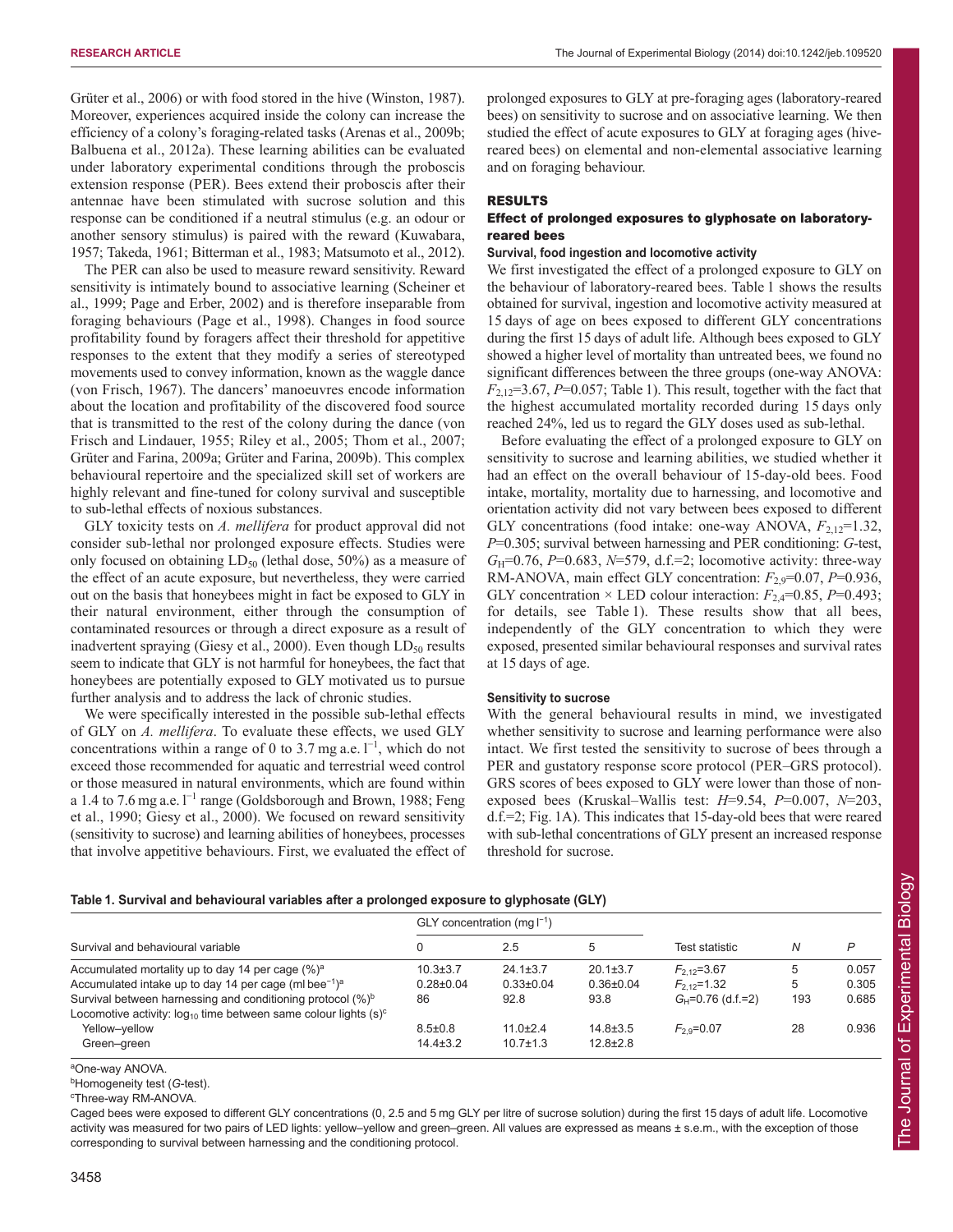

**Fig. 1. Effect of a prolonged exposure to glyphosate (GLY) on sensitivity to sucrose and learning performance in honeybees.** Caged bees were exposed to different GLY concentrations (0, 2.5 and 5 mg GLY per litre of 1.8 mol l<sup>-1</sup> sucrose solution) during the first 15 days of their adult life. Behavioural parameters of bees at 15 days of age were tested through: (A) sensitivity to reward that was evaluated with a gustatory response score (GRS) test; (B) an absolute classical conditioning protocol in which the proboscis extension response (PER; %) towards the trained odour was quantified over the course of three acquisition trials; and (C) the conditioned response (PER) towards the trained odour alone measured 15 min after acquisition. The number of bees tested is shown in brackets below each box (A) or in the top right corner (B,C). Boxes indicate the inter-quartile range, horizontal lines within boxes indicate the medians, whiskers include all points within 1.5 times the inter-quartiles, solid circles indicate outliers [(A) Dunn comparisons: \**P*<0.05; (B) Tukey *post hoc* comparisons: \**P*<0.05; \*\*\*significant differences between treatments in the second trial].

#### **Olfactory PER conditioning**

Next, we assayed bee performance in an absolute olfactory classical conditioning protocol of the PER. Fig. 1B shows the %PER towards the conditioned stimulus [CS: linalool (LIO)] for bees of 15 days of age for the course of three acquisition trials in which the reward did not contain GLY. Bees that were exposed to sub-lethal concentrations of GLY during the first 15 days of adult life showed a lower performance than non-exposed bees. We performed a twoway repeated-measures ANOVA (RM-ANOVA) and found a significant interaction between factors (main effect GLY concentration: *F*2,282=7.76, *P*<0.001; interaction GLY concentration  $\times$  acquisition trial:  $F_{2,4}$ =5.14, *P*<0.001; Fig. 1B). We therefore computed simple effects for GLY concentration and found statistical differences for GLY concentration effects for the second acquisition trial (one-way ANOVA: *F*2,282=9.19, *P*<0.001). Tukey *post hoc* comparison tests revealed that the effects of the three GLY concentrations on the second acquisition trial differ (*P*<0.05). These results show that a prolonged exposure to sub-lethal concentrations of GLY during the first 15 days of adult life hinders the acquisition dynamics of the ability to establish an association between an odour and a reward.

However, this effect was not carried through to the evaluation stage (Fig. 1C). The conditioned response towards the trained odour alone measured 15 min after acquisition did not differ between GLY concentrations (*G*-test: *G*<sub>H</sub>=0.550, *P*=0.760, *N*=159, d.f.=2; Fig. 1C). Overall, these results show that a prolonged exposure to sub-lethal concentrations of GLY does not have an effect on the establishing of short-term memories, but it does impair the ability to establish odour–reward associations, which could be related to the detrimental effect found on gustatory responsiveness.

## Effect of acute exposure to glyphosate on hive-reared bees **Elemental olfactory learning**

After studying the effects of a prolonged exposure to GLY at preforaging ages, we wondered whether an acute exposure to GLY at foraging ages could also have an effect on honeybees. We started by performing an elemental PER conditioning assay with 0 or 2.5 mg GLY per litre of 1.8 mol  $l^{-1}$  sucrose solution as reward. Fig. 2 shows the overall performance of both groups of bees for the duration of eight acquisition trials and five extinction trials. Right away, from trial 2 of the acquisition phase, bees that received GLY in the reward

showed a lower PER towards the CS (LIO). The difference between both groups remained throughout the rest of the protocol: bees that were acutely exposed to GLY responded consistently less than bees that were not exposed (Mann–Whitney *U*-test: *U*=338.50, *N*1=*N*2=32, *Z*=2.33, *P*=0.019; Fig. 2).

## **Non-elemental olfactory learning**

To further investigate acute exposure effects of GLY on hivereared bees, we carried out a non-elemental PER conditioning assay using a negative patterning discrimination assay. Fig. 3A shows %PER averaged across all trials of A+ (LIO or 2-octanol), B+ (1-hexanol or limonene) and AB− (LIO and 1-hexanol, or 2 octanol and limonene), for each group of bees exposed to a different GLY concentration. A GLY concentration  $\times$  element  $(2\times2)$  ANOVA yielded no differences for the elements A+ versus



**Fig. 2. Effect of acute exposure to GLY on elemental olfactory learning in honeybees.** Learning abilities of bees captured at the hive entrance and exposed acutely to GLY were tested through an absolute classical conditioning procedure. The PER (%) towards the trained odour was quantified over the course of eight acquisition and five extinction trials in which the unconditioned stimulus consisted of either 1.8 mol I<sup>-1</sup> sucrose solution or a compound of 1.8 mol  $I^{-1}$  sucrose solution and 2.5 mg GLY per litre of sucrose solution. The switch from acquisition to extinction occurred on trial 8. The number of bees tested is shown in brackets beside each curve (Mann–Whitney: \**P*<0.05).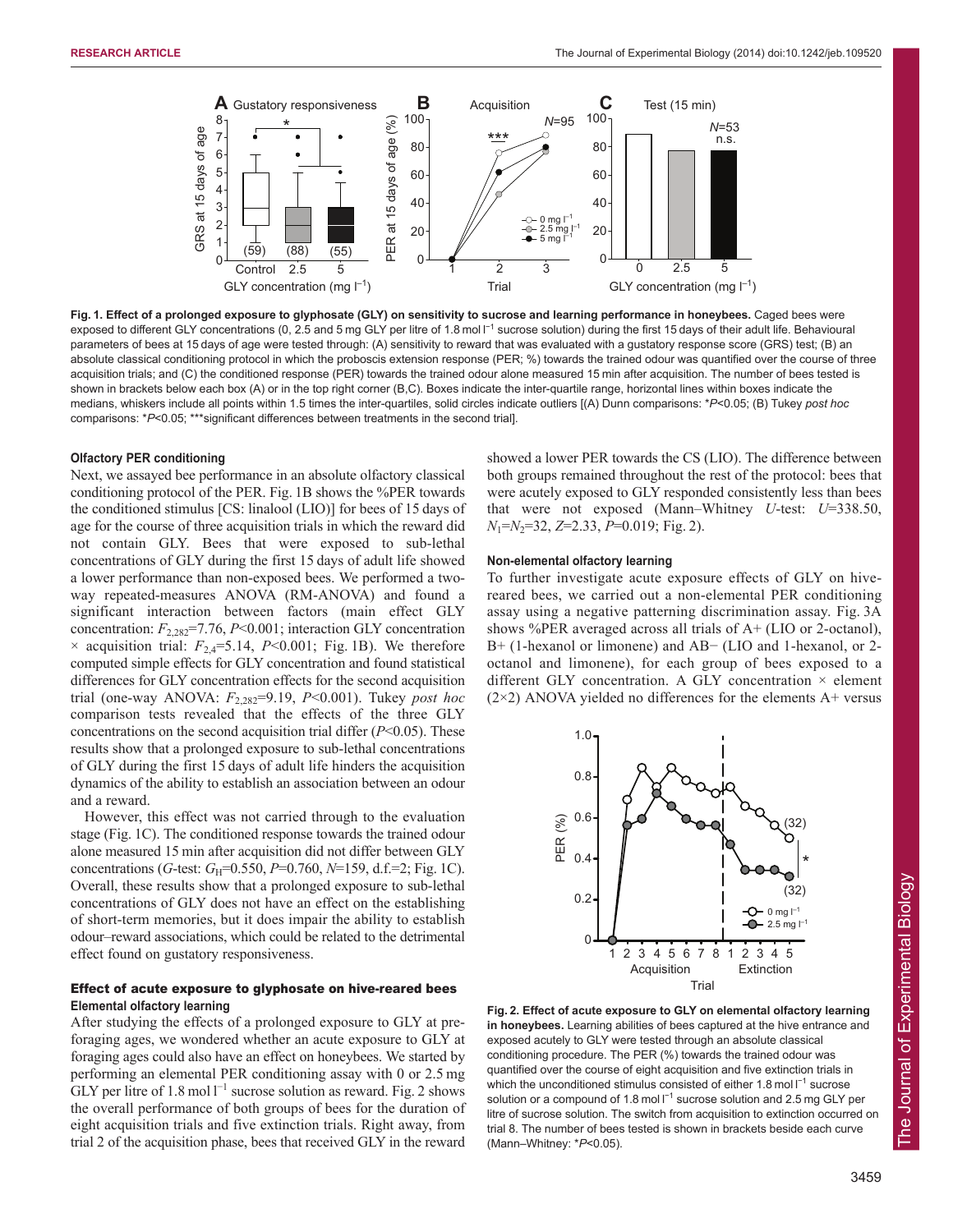

B+ (two-way ANOVA: *F*1,134=0.82, *P*=0.367; Fig. 3A). We therefore pooled the reinforced elements  $(A+$  and  $B+$ ) within each GLY group for the next analysis. Fig. 3B shows the course of conditioned responses to the compound AB− and the average responding to the elements A+ and B+ across blocks of trials for each group. Bees in both groups could correctly discriminate the reinforced elements  $(A+, B+)$  from the non-reinforced element (AB–), as shown by the increase in response towards the reinforced elements throughout the trials whilst the response to the non-reinforced element remains constant. We then evaluated total acquisition (and therefore overall amount of differentiation) by computing the average level of responding to the pooled CSs+ and to the CS− for each GLY group. Bees rewarded with GLY during the negative patterning discrimination assay had an overall lower acquisition than non-exposed bees (two-way ANOVA:  $F_{1,134}=5.92$ , *P*=0.016; Fig. 3B).These results indicate that an acute exposure to sub-lethal GLY concentrations impairs non-elemental learning abilities of hive-reared bees.

**Fig. 3. Effect of acute exposure to GLY on nonelemental olfactory learning in honeybees.** Nonelemental learning abilities of bees captured at the hive entrance and exposed acutely to GLY were tested through a negative patterning olfactory conditioning procedure in which the unconditioned stimulus consisted of either 1.8 mol  $I^{-1}$  sucrose solution or a compound of 1.8 mol l<sup>-1</sup> sucrose solution and 2.5 mg GLY per litre of sucrose solution. (A) Averaged %PER across all trials of A+, B+ and AB− for both groups. (B) Course of %PER to the reinforced elements (A+, B+; solid line) and to the non-reinforced compound (AB−; dashed line) for both groups. Trials were grouped into four blocks of two CS+ (one A+ and one B+) and two CS– trials each. The number of bees in each group is shown in brackets above each bar (A) and beside each curve (B) [*\*P<*0.05 (two-way ANOVA); n.s., no significant differences].

#### **Foraging-related behaviour**

We investigated the effects of an acute GLY exposure in a more realistic and natural context by training bees to an artificial feeder and measuring different foraging variables for each bee, before and after the artificial feeder contained a sucrose solution with GLY. We started by analysing the cycle time (min) and visit frequency (cycles h<sup>−</sup><sup>1</sup> ) of each bee, before and after the exposure. Bees continued visiting and collecting at the artificial feeder at a constant rate regardless of whether the artificial feeder contained GLY (Wilcoxon matched pairs test; cycle time: *Z*=1.15, *N*=6, *P*=0.249; Fig. 4A; visit frequency: *Z*=1.57, *N*=6, *P*=0.116; Fig. 4B).

Having established that foragers return to the hive and complete foraging cycles in the same manner even when GLY is present at the food source, we then focused on the transfer of information that occurs inside the hive. Dance probability did not differ before or after GLY exposure (Wilcoxon matched pairs test; dance probability: *Z*=0.944, *N*=9, *P*=0.345; Fig. 4C). Thus, we assayed the dance event in itself. We found no change in the mean number of waggle runs



**Fig. 4. Effect of acute exposure to GLY on foraging and dancing behaviour in honeybees.** (A) Cycle foraging time (min); (B) visit frequency to the feeder (foraging cycles per hour); (C) dance probability (%); (D) number of waggle runs displayed per hive stay; and (E) dance errors per hive stay (%). The reward programme consisted first of three foraging bouts in which single foragers were collected at a feeder located 150 m from the hive, which offered a 2 mol I<sup>-1</sup> sucrose solution without GLY (control). On the fourth visit and for the next three bouts, the sucrose solution contained 2.5 mg of GLY per litre of sucrose solution. Bars indicate means ± s.e.m. The number of bees evaluated for each variable is shown in the top right corner of each graph. There were no significant differences between the control and the treatment.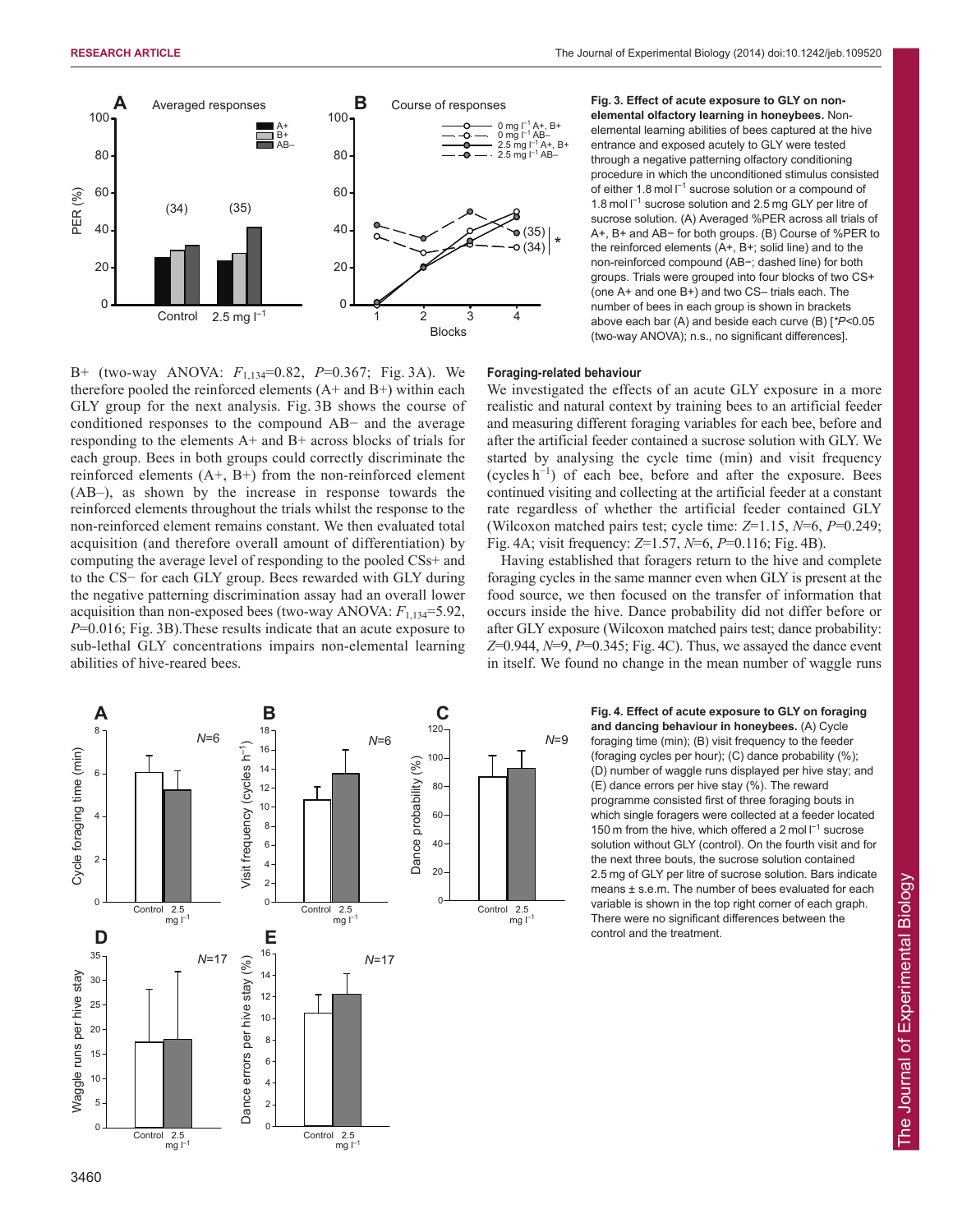per hive when GLY was added to the food source (Wilcoxon matched pairs test: *Z*=0.024, *N*=17, *P*=0.981; Fig. 4D). The mean percentage of dance errors per hive stay was not affected either by the presence of GLY in the sucrose solution (Wilcoxon matched pairs test: *Z*=0.639, *N*=17, *P*=0.523; Fig. 4E).

## **DISCUSSION**

We set out to evaluate the effects of chronic and acute exposures to field-realistic doses of GLY, the main herbicide currently used for weed control in agriculture, on the behaviour of the honeybee *A. mellifera*. Our results show that both chronic and acute exposure to GLY traces produce sensory sensitivity and cognitive deficits on adult honeybees of the worker caste. The concentrations used (within a 0 to  $3.7$  mg e.a.  $l^{-1}$  range) were based on concentrations recommended for spraying and on those measured in natural environments, from 1.4 to 7.6 mg e.a. l<sup>-1</sup> (Goldsborough and Brown, 1988; Feng et al., 1990; Giesy et al., 2000), and were shown to be sub-lethal for honeybees. Young adult bees chronically exposed to concentrations of 2.5 and 5.0 mg l<sup>-1</sup> of GLY showed reduced sensitivity to sucrose (reward) and impaired acquisition dynamics during elemental associative olfactory learning. This impairment cannot be explained by deterioration of the general state or motor skills of the subjects, as measurements such as survival, food uptake and locomotive activity did not differ between experimental groups. Furthermore, acute exposure to GLY significantly decreased short-term memory retention and negatively affected non-elemental associative learning at foraging ages. Nevertheless, an acute exposure to GLY in a foraging context did not have a detrimental effect on foraging activity and dancing behaviour. Altogether, these results imply that GLY at concentrations that can be found in nature as a result of standard spraying reduce sensitivity to nectar reward and also impair associative learning in honeybees. Because no effect on foraging activity was found, successful forager bees can become a source of inflow of nectar with GLY traces into the hive, which in turn could have long-term negative consequences on colony survival.

Our first results shed light on the effects of a prolonged exposure to sub-lethal concentrations of GLY during the first 15 days of adult honeybee life. An exposure to GLY during this period caused both a lower sensitivity to reward and a reduction in the dynamics of acquisition without an effect on memory retention, compared with non-exposed bees. One plausible explanation for these results is that a prolonged exposure to GLY promotes an increase in sugar response thresholds and that this is expressed by a lower PER percentage to the rewarded odour during training. There is evidence that sub-lethal concentrations of insecticides such as neonicotinoids can in fact affect behaviours involved in honeybee foraging; for example, the sugar response thresholds that increase with traces of these insecticides (Eiri and Nieh, 2012) and impair learning and memory processes (Williamson and Wright, 2013; Fischer et al., 2014). However, we have not found any record of similar effects due to the use of herbicides. It is important to note that survival and behavioural variables after a prolonged exposure to GLY show that all bees, independently of whether they had been exposed to GLY and of the GLY concentration to which they were exposed, had a similar general state at 15 days of age.

With respect to the acute exposure of adult bees to the herbicide, we also showed that honeybees present a diminished capacity to associate an odour with a reward through elemental associative learning, as was observed through exposure to a low GLY concentration  $(2.5 \text{ mg l}^{-1})$ . Furthermore, acute exposure to GLY shows effects not only on the acquisition of an odour–reward association, but also on retention of olfactory memory. This can be deduced by the faster extinction process found in bees trained with reward that contained sub-lethal concentrations of GLY. Moreover, we found a similar deficit when we exposed bees to GLY during a non-elemental associative learning protocol that requires a more complex cognitive process. Even though the response towards the unrewarded mix of odours (AB–) did not decay along conditioning as was expected (Giurfa, 2003), the differences between PER values towards rewarded and unrewarded stimuli along the learning process were increasingly higher for untreated bees. Consequently, a negative patterning learning paradigm can be better resolved without the presence of the herbicide in the reward. Overall, these results suggest that an acute exposure to GLY affects the nervous system of bees either by acting on chemo-sensory stimuli perception (gustatory and/or olfactory) or by directly hindering the association between the unconditioned and the conditioned stimulus. In both cases, individuals exposed to this herbicide would need more learning events in order to reach response levels similar to those not exposed.

Honeybees roam the countryside when foraging. During their trips, they interact both with plants that are targeted by agrochemical spraying and with non-target plants that have become contaminated by drift or accidental spraying. They do not always identify foreign substances in nectar as noxious and so continue gathering it. Subtle negative effects promoted by handling nectar with GLY traces may impair important processes that play a fundamental role in the framework of foraging activities, such as response thresholds for reward and odour–reward learning. When we evaluated the behaviour of free-flying bees, focusing specifically on foraging and recruitment behaviour (measured through the waggle dance), we found no effect when we added traces of GLY to an artificial food source. In fact, honeybees neither interrupted foraging activity nor were they impeded from intensely displaying a complex motor pattern such as the waggle dance once back in the hive. This result is consistent with the lack of effect on locomotive activity after a prolonged exposure to GLY.

The constant inflow of GLY into the hive means that the agrochemical would accumulate in the hive's stores, which would then be fed to larvae and young bees and used as sustenance for the whole colony during the winter. A recent study found no effects of GLY on brood survival, development or mean pupal mass in a realistic exposure scenario (Thompson et al., 2014). In that study, honeybee colonies were exposed to the herbicide when the glasshouse where the colonies were settled was sprayed with GLY (i.e. higher glyphosate doses would go into the hive than in the present study). Despite these results, bees chronically exposed to GLY or any other agrochemical found in the food sources of the hive may perform tasks with diminished cognitive capacities, as we showed in this study. Therefore, it is likely that activities that require a decision-making process based on information previously acquired through learning and memory, such as which nectar to process (Goyret and Farina, 2005), which dances to follow (Balbuena et al., 2012a) or which source to visit (Balbuena et al., 2012b), will be affected. This in turn might have negative consequences on the search and collection of resources as well as on the coordination of collective activities. In the long term, this could affect the survival of these colonies.

Our results have shown that the presence of sub-lethal concentrations of GLY in this context has the following consequences: (1) a lower sensitivity to reward, (2) the formation of weak associative memories that can be extinguished rapidly and (3) a difficulty in establishing non-elemental associations. These difficulties in establishing associative memories would, in turn, make the gathering of resources inefficient. However, our results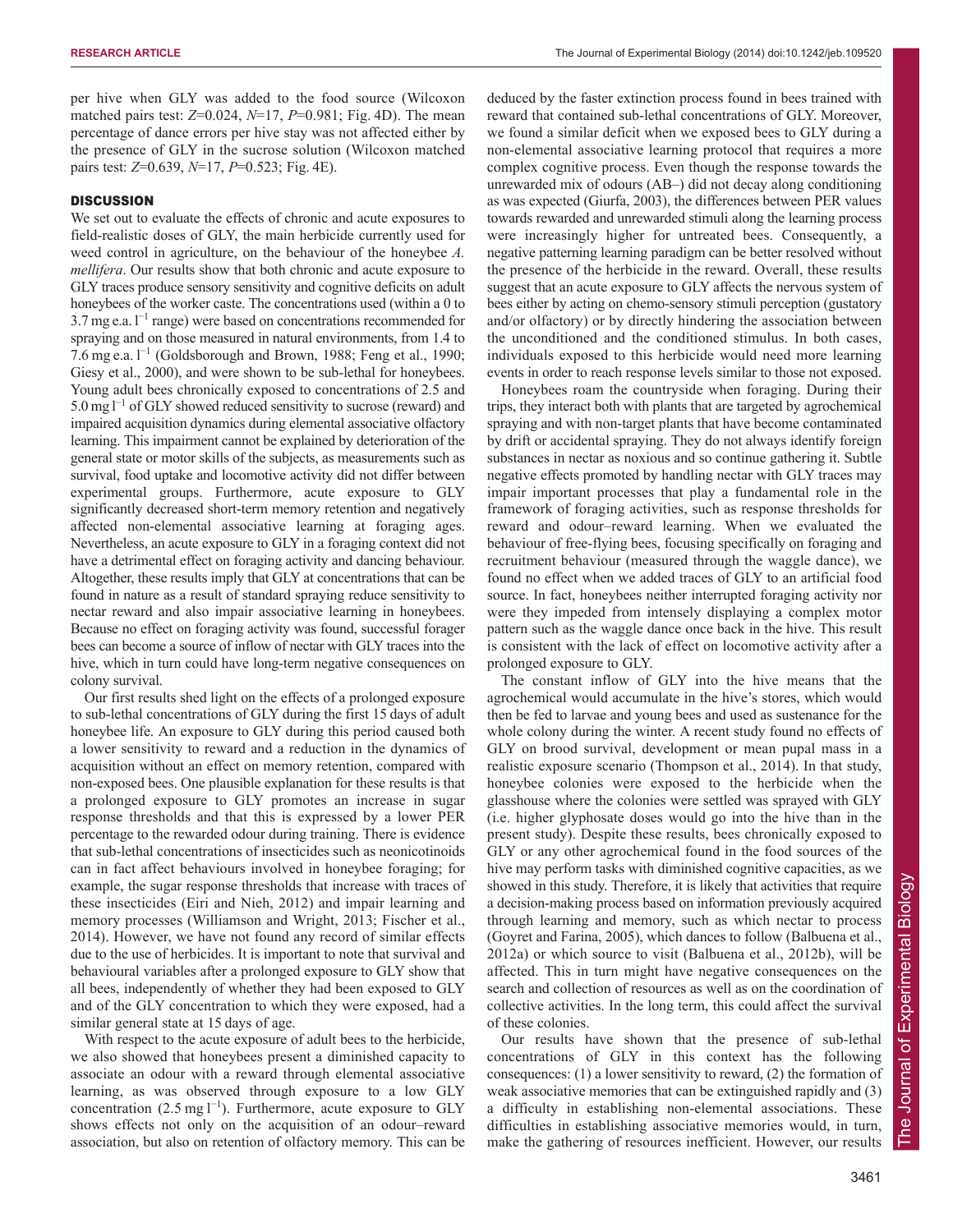have also shown that foraging behaviour is not immediately affected by the presence of GLY in the food source. Therefore, these same forager bees become vectors of the herbicide that is taken back to the hive, disseminated between the individuals of the hive and stored in their reserves for long periods of time (Kirchner et al., 1988).

Bearing in mind the results we found regarding the effects of GLY on sensory sensitivity and associative learning, it is hard not to wonder what effect GLY has on the survival and sanitary state of honeybee hives exposed to this agrochemical. This is the first study on the sublethal effects of an herbicide on honeybee behaviour and we hope it contributes to understanding how honeybee hives situated in agricultural environments are affected by agrochemicals. Many questions fan out from our results. For instance, how would honeybees exposed to sub-lethal doses of GLY be affected by experiencing stress from infestation with parasites or pathogens? Could an exposure to a combination of a pesticide and GLY have a synergistic effect on honeybees? What are the mechanisms underlying the effects found in the present study? It is therefore essential to examine the real exposure of honeybees to GLY in agricultural environments in order to determine to what extent chronic exposure is likely and what risks it actually implies for honeybee colony survival.

#### MATERIALS AND METHODS

## Study site and animals

Experiments were performed during the austral spring, summer and fall seasons between 2010 and 2013. European honeybees, *A. mellifera*, of the worker caste were reared either in the laboratory or in hives from our apiary located at the experimental field of the University of Buenos Aires, Buenos Aires, Argentina (34°32′S, 58°26′W).

To study the effect of prolonged exposures to GLY, we worked with adult bees reared under laboratory conditions (laboratory-reared bees). Bees were obtained from sealed brood frames placed in an incubator [36°C, 55% relative humidity (RH) and darkness]. Recently emerged adults (0–1 days old) were collected in groups of approximately 100 individuals in wooden cages ( $10\times10\times10$  cm) that had a wire mesh door on one side. Bees were fed with a 1.8 mol  $l^{-1}$  sucrose solution with different GLY (Sigma-Aldrich, Steinheim, Germany) concentrations, in addition to water and pollen *ad libitum*. Three GLY concentrations were used: 0 (control group), 2.5 and 5 mg  $l^{-1}$  of sucrose solution. Caged bees were kept in an incubator (31°C, 55% RH and darkness) until 15 days of age. Feeding tubes were refilled every 48 h in order to reduce any effects that high incubator temperatures might have on GLY and to avoid bacterial proliferation, which is known to shift the pH in sucrose solutions.

Experiments to study the effect of acute exposures to GLY were performed using worker bees caught at the entrance of outdoor hives at the beginning of each experimental procedure (hive-reared bees). In order to study foraging-related behaviour, a colony of 3000 to 4000 worker bees, queen and brood was placed in a two-frame observation hive (von Frisch, 1967) located inside the laboratory. The experimental hive consisted of two transparent acrylic walls and had a lateral opening so that bees could forage freely. Individually labelled colony bees [with plastic tags on thorax, *Opalithplättchen* (von Frisch, 1967), or with acrylic paint marks] were trained to forage on a feeder more than 100 m away from the hive. To ensure that marked individuals belonged to the experimental colony, those bees with marks that were not seen inside the observation hive were captured at the artificial feeder and removed from the experiment.

The experiments comply with the 'Principles of animal care', publication No. 86-23, revised 1985 of the National Institutes of Health, and also with the current laws of the country in which the experiments were performed.

#### Experimental series

#### **Effect of prolonged exposure to GLY on laboratory-reared bees**

To study the effect of a prolonged exposure to GLY, we evaluated postexposure locomotive activity, sensitivity to sucrose and olfactory PER conditioning as well as survival and food ingestion during the 2 week experimental period.

#### **Survival, food ingestion and locomotive activity**

Mortality and food intake were quantified for all the laboratory-reared groups exposed to different GLY concentrations during the complete laboratory rearing period (15 days). These recordings were carried out to corroborate whether GLY concentrations were sub-lethal. In order to quantify mortality, the number of dead bees per cage was recorded daily (and dead bees were removed). To quantify food intake, the volume of solution remaining in the feeding tubes was recorded daily for each cage and calculated relative to the number of bees alive each day. Additionally, other variables were measured to evaluate the general state of sensory sensitivity and locomotive activity in bees after a prolonged exposure to GLY. First, spontaneous response to an unconditioned stimulus was measured as follows: the antennae of test bees were touched with a drop of  $1.8 \text{ mol} \, \text{I}^{-1}$ sucrose solution and the number of responses was recorded. Mortality between harnessing and the conditioning protocol was also measured.

We used an adapted protocol to record the locomotive and orientation activity of 17-day-old bees (Rueppell et al., 2007). Each bee was taken from the cage and introduced into a darkened circular arena that had a video camera (Sony Handycam HDR-SR11) on infrared mode located on the top section and four LED lights at equal distances around the perimeter. Four lights of two different colours were placed equidistantly around the arena, alternating colours so lights of the same colour pair faced each other. After an initial acclimatization of 2 min, the first light was turned on until the bee oriented and moved towards it. Once the bee was in the vicinity of the first light, the light was turned off and the one opposing it was turned on. This was repeated sequentially (first a green light, then the opposing green light, then a yellow light and finally the opposing yellow light) until the bee had visited all lights twice. The time taken by each bee to complete the circuit was recorded using a self-written event-recording program, and then discriminated by LED colour.

## **Sensitivity to sucrose**

Individuals exposed to GLY during the first 15 days of the adult stage were taken from their cages, anaesthetized at 4°C and harnessed on plastic holders that restrained body movement but allowed free movement of antennae and mouthparts (Page et al., 1998). After awakening, bees were offered water to drink and housed in an incubator (30°C, 55% RH and darkness) for at least 1 h before the protocol was carried out. In order to measure sensitivity to reward, the antennae of test bees were stimulated with droplets of sucrose solution of increasing concentration. Prior to performing a PER–GRS assay (Page et al., 1998; Scheiner et al., 1999), water was offered again in order to avoid confounding thirst effects. PER was quantified as bees were presented with sucrose solutions of increasing concentration (0.1, 0.3, 1, 3, 10, 30 and 50% w/w). The lowest sucrose concentration at which an individual responded by extending its proboscis was interpreted as its sugar response threshold. Bees were lined up in groups of 20–35 individuals and tested for each concentration sequentially, i.e. all bees were tested first at 0.1%, then at 0.3%, and so on. All bees were tested for their response to water between each concentration of sucrose solution. This serves to control for potential effects of repeated sucrose stimulation that could lead to increased sensitization or habituation. The inter-stimulus interval between water and sucrose solution depended on the number of individuals tested at a given time, but averaged 3 min. At the end of the procedure, a GRS was obtained for each bee. This score was based on the number of sucrose concentrations to which the bees responded (which correlates with the sugar response threshold because bees normally respond to all concentrations above their threshold). The response was arbitrarily quantified with scores from one to seven, where one represented a bee that only responded to one concentration of sucrose (usually 50% w/w), while a score of seven represented an individual that responded to all concentrations tested. If a bee failed to respond to sucrose concentration in the middle of a response series (e.g. responded to  $0.1$ ,  $0.3$ ,  $3$  and  $10\%$  w/w, but did not respond to  $1\%$ ), this 'failed' response was considered to be an error and the bee was deemed to have responded to that concentration as well. A bee that did not respond to any of the sucrose concentrations (score of 0) was excluded from further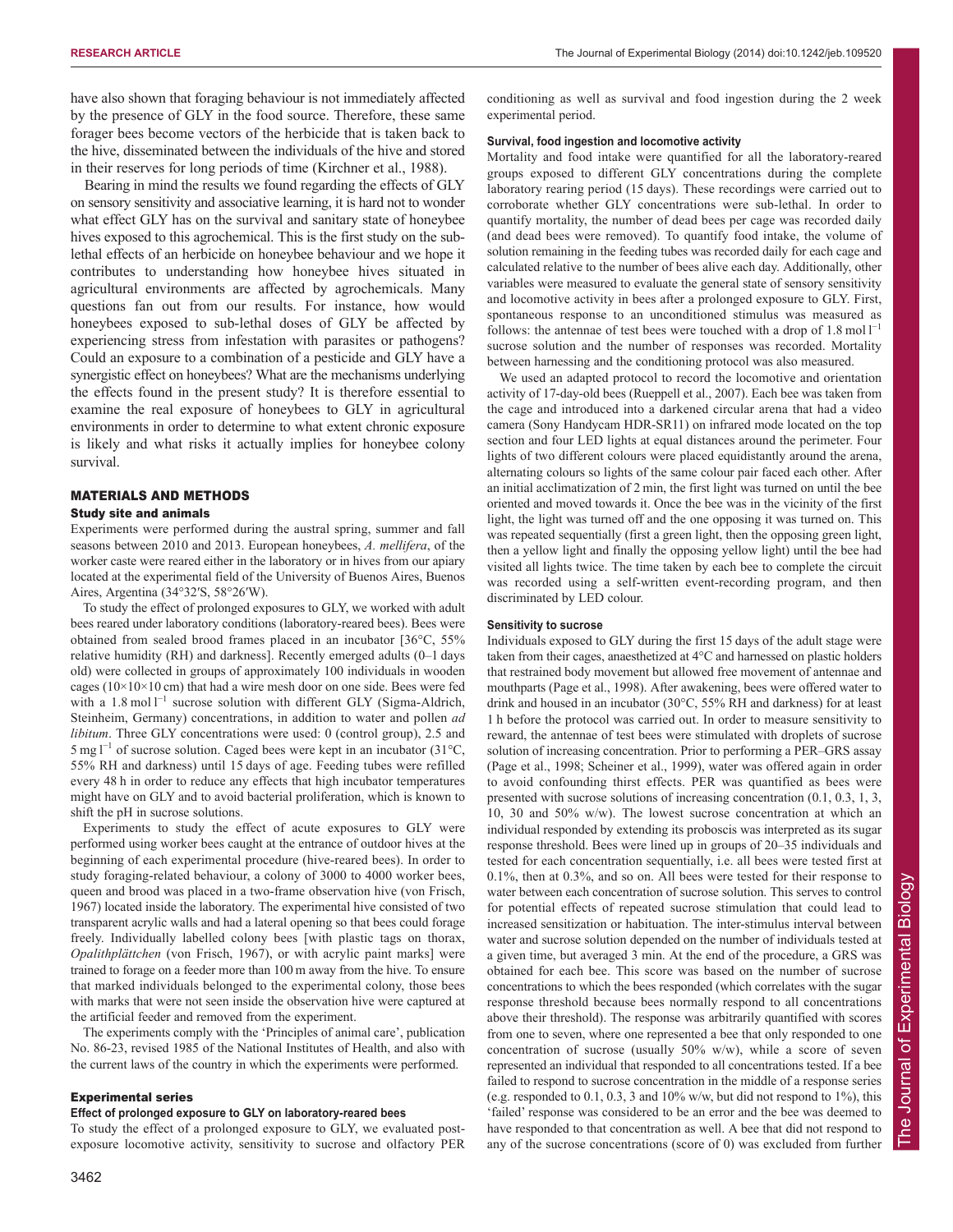analyses. In addition, those bees that responded to all sucrose concentrations and all presentations of water were excluded from analyses as they appeared not to be able to discriminate between sucrose solution and water.

## **Olfactory PER conditioning**

After an exposure to GLY during the first 15 days of the adult stage, individuals were taken from their cages, anaesthetized and harnessed as described above and kept in an incubator (30°C, 55% RH and darkness) for approximately 2 to 3 h before the protocol of olfactory PER conditioning (Takeda, 1961; Matsumoto et al., 2012) was carried out. During classical conditioning, a constant airflow of 50 ml s<sup> $-1$ </sup> was delivered to the head of bees through a tube (1 cm diameter) placed 2 cm in front of the bee, using an electronic device. A 30×9×3 mm piece of filter paper was impregnated with the odour (4 μl of a pure odorant, LIO) and placed inside a syringe located in the electronic device to add the odour to the airflow when required. The volatile was delivered through a secondary air stream (6.25 ml s<sup>−</sup><sup>1</sup> ) injected in the main airflow during the delivery of the odour. During the experiment in the PER setup, a fan extracted the released odours to avoid contamination. Before odour presentation, bees were left to rest for 15 s in the airflow for familiarization as well as for testing their response towards the mechanical stimulus. Only bees that showed the unconditioned response after applying 50% w/w  $(1.8 \text{ mol} l^{-1})$  sucrose solution onto the antennae and that did not respond to the mechanical stimulus (airflow) were used. For the training procedure, the PER towards the trained odour (%PER) was quantified over the course of three acquisition trials. We presented the CS (LIO) for 6 s and each learning trial lasted 40 s. Reinforcement  $(1.8 \text{ mol} \, \text{m}^{-1})$  sucrose solution without GLY) was presented on the proboscis and occurred for 3 s, 3 s after the onset of the CS. The conditioned response towards the trained odour on its own (test) was measured 15 min after acquisition by quantifying PER during the first 3 s of a single presentation of the test odour (LIO).

## **Effect of acute exposure to GLY on hive-reared bees**

To study the effect of acute exposure to GLY, we evaluated learning abilities in worker bees caught at the entrance of outdoor hives. The foraging-related behaviours were tested in free-flying bees that were collected at an artificial feeder.

#### **Elemental olfactory learning**

Individuals were anaesthetized and harnessed as described previously. For this experimental procedure PER towards the trained odour was quantified over the course of eight acquisition trials (%PER). Reinforcements consisted of 0 mg  $l^{-1}$  GLY or 2.5 mg<sup>-1</sup> GLY per litre of 1.8 mol  $l^{-1}$  sucrose solution and were presented on the proboscis. Extinction of the conditioned response was evaluated by quantifying PER to LIO over the course of five trials in which the CS was presented without any reward. Extinction followed 15 min after acquisition. Experimental setup, CS, reward times and criteria for discarding individuals were defined as described previously.

### **Non-elemental olfactory learning**

This experimental procedure was based on a negative patterning (A+, B+, AB−) non-elemental conditioning protocol (Deisig et al., 2001). In this procedure, elements A and B were rewarded with either 0 or 2.5 mg GLY per litre of 1.8 mol  $l^{-1}$  sucrose solution (reinforced elements A+ and B+) whilst the compound AB was not rewarded (non-reinforced element AB–). This assay incorporates an additional complexity for the bee because the discrimination between elements cannot be achieved through an elemental solution, it can only be solved by recognising a certain rule. Individuals were anaesthetized and harnessed as described previously. The CSs were the odorants LIO and 1-hexanol for one group of bees and limonene and 2 octanol for another (Sigma-Aldrich, Steinheim, Germany). We only report analyses of the pooled data. The experimental setup and reward times were as described previously. In this case, during periods of odorant delivery, the airflow was shunted through a syringe containing the odorant. In that way, a single odorant or a compound of two odorants could be delivered to the bee. In the latter case, the valves corresponding to two different syringes were opened simultaneously so the airflow arriving at the antennae of the bee contained the two odours as a compound. PER was quantified over the course of the protocol, both for reinforced and non-reinforced trials. Nonreinforced trials consisted of 6 s CS presentation without reward. After experiments were finished, all animals were again tested for PER. If an animal did not respond, it was discarded from further analyses (<10%). All bees received a total of 16 training trials: four A+ trials, four B+ trials and eight AB− trials. The sequence of CS+ and CS− trials was randomized.

#### **Foraging-related behaviour**

The experiment consisted of six successive visits to the artificial feeder for each bee. During the first three visits, the feeder offered  $2 \text{ mol } l^{-1}$  sucrose solution without GLY. During the last three visits, the solution was changed to 2.5 mg  $l^{-1}$  GLY per litre of 2 mol  $l^{-1}$  sucrose solution. At the observation hive, we video recorded (Sony Handycam HDR-SR11) the behaviour of the returning foragers during all visits. Data were obtained from video and quantified using a self-written event-recording program. Five variables were evaluated for each bee: (1) cycle time (min) taken by a forager to arrive to the feeder, collect, fly back to the hive and leave the hive for the next cycle, calculated as the time between the first and final visits, over the total number of cycles completed; (2) visit frequency (feeding cycles h<sup>−</sup><sup>1</sup> ), calculated as the inverse of the cycle time; (3) dance probability (%), calculated as the number of hive visits in which a dancing event was recorded, over the total number of complete hive visits; (4) mean number of waggle runs per hive stay, calculated as the number of waggle phases completed for each complete hive stay, over the total number of complete hive visits; and (5) dance errors per hive stay (%), calculated as the number of correct and incorrect turns for all the dances of each bee, over the total number of complete hive visits. For this latter measurement, when a forager performs a waggle dance, she normally turns alternately to the left or the right to begin the return phase at the end of the waggle phase (von Frisch, 1967). Deviations from the alternate left and right turns (e.g. two consecutive right turns) appear to be a measure of how disordered the dance is.

#### Statistical analysis

Mortality is expressed as percentage accumulated mortality for the complete exposure period per cage. Cumulative food intake is expressed as cumulative millilitres per bee. The means of mortality (percentage accumulated mortality for the complete exposure period per cage) and of food intake (cumulative millilitres of food ingested per bee) were analysed using a one-way ANOVA (Sokal and Rohlf, 1995). Normality and homoscedasticity assumptions were met for all data. Mortality between harnessing and the conditioning protocol for the different GLY concentrations was analysed through a *G-*test of homogeneity. Time taken by bees exposed to different GLY concentrations between each pair of LED lights in the locomotive and orientation procedure was analysed using a three-way repeated-measures ANOVA (RM-ANOVA) with GLY concentration and LED colour as fixed factors and cage and bees as random factors. Data met normality, homogeneity and sphericity assumptions after log<sub>10</sub> transformation.

GRS data were treated as nonparametric because the assumption of normality was not met. Median GRSs were compared between GLY concentrations using Kruskal–Wallis ANOVA tests.

PER proportions for each GLY concentration during each acquisition trial were assayed using RM-ANOVA. Monte Carlo studies have shown that it is possible to use ANOVA on dichotomous data (Lunney, 1970). Where necessary, simple effects were computed and Tukey tests were used to perform *post hoc* comparisons. PER proportions for each GLY concentration towards the trained odour on its own (test) were assayed using a *G*-test of homogeneity.

PER for the different GLY concentrations throughout acquisition and extinction (elemental learning procedure) were analysed by assigning a value to each bee corresponding to the total number of trials during which they exhibited PER across the 13 trials of the procedure. This value, which ranged from zero to 13, was assayed using a Mann–Whitney *U-*test for independent samples to compare overall performance levels between groups (Zar, 1999).

The percentage of conditioned responses (%PER) in successive CS+ trials (omitting the randomly interspersed CS− trials) and in successive CS− trials (omitting the randomly interspersed CS+ trials) were measured for the nonelemental learning procedure. Bees were subjected to four A+, four B+ and